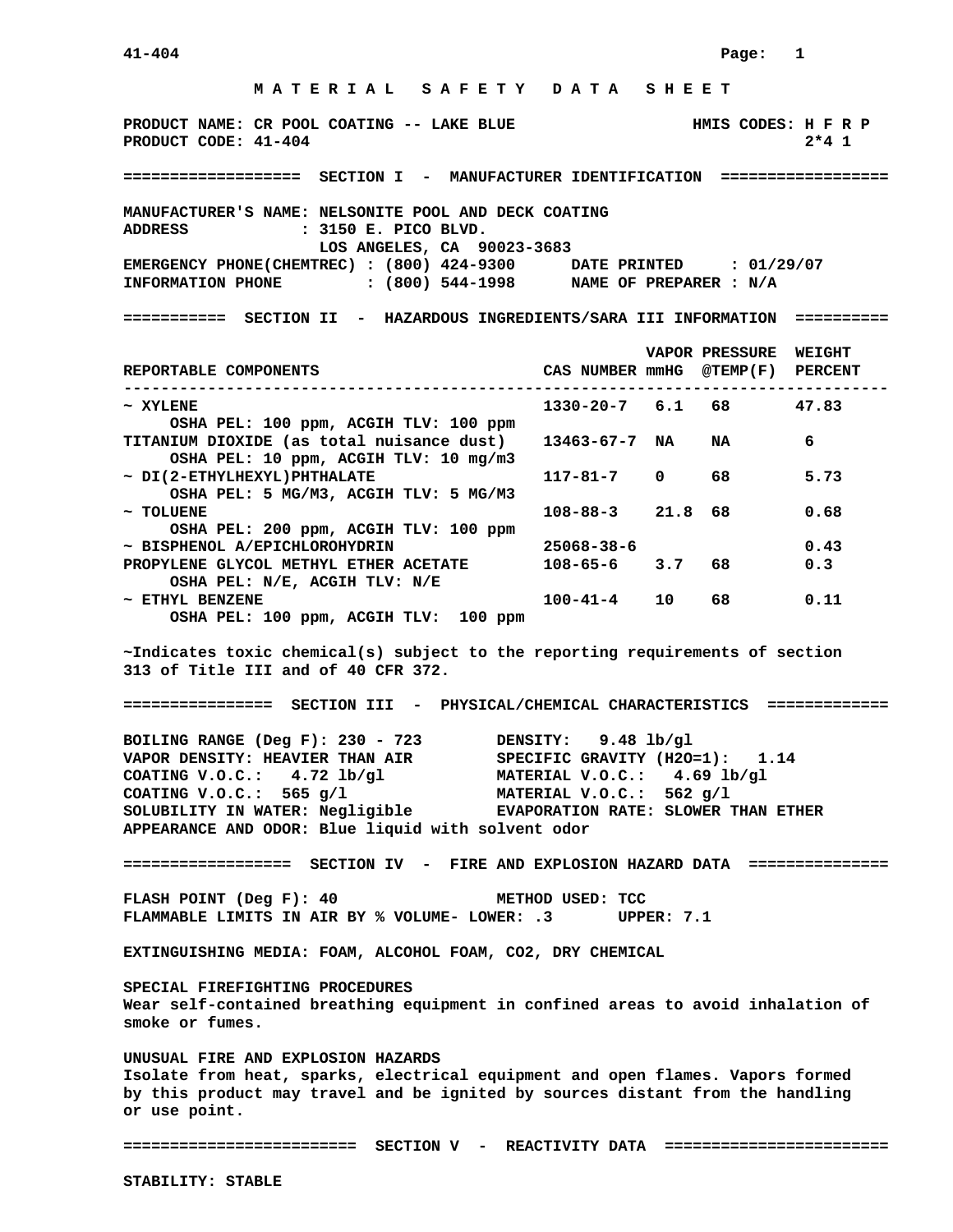**CONDITIONS TO AVOID Sparks, flames, excessive heat, poor ventilation.** 

**INCOMPATIBILITY (MATERIALS TO AVOID) Strong oxidizing agents** 

**HAZARDOUS DECOMPOSITION OR BYPRODUCTS Combustion will produce carbon dioxide and/or carbon monoxide.** 

**HAZARDOUS POLYMERIZATION: WILL NOT OCCUR** 

**===================== SECTION VI - HEALTH HAZARD DATA ========================** 

**INHALATION HEALTH RISKS AND SYMPTOMS OF EXPOSURE Its use in poorly ventilated areas can cause nausea, headache and dizziness.** 

**SKIN AND EYE CONTACT HEALTH RISKS AND SYMPTOMS OF EXPOSURE Short-term contact will result in eye irritation. Prolonged and repeated contact can cause a drying of the skin and irritation.** 

**SKIN ABSORPTION HEALTH RISKS AND SYMPTOMS OF EXPOSURE Skin is a primary route of entry and may cause irritation with prolonged contact.** 

**INGESTION HEALTH RISKS AND SYMPTOMS OF EXPOSURE Adverse health effects from ingestion may include irritation of the throat and stomach lining. Not expected to be acutely toxic by ingestion.** 

## **HEALTH HAZARDS (ACUTE AND CHRONIC)**

**Acute: May cause eye,nose, respiratory and skin irritation, headache, drowsiness and nausea. May cause cirrhosis of liver and other liver diseases, kidney and respiratory damages. Chronic: Reports have associated repeated and prolonged occupational overexposure to solvents with permanent brain and nervous system damage.** 

**CARCINOGENICITY: NTP CARCINOGEN: Yes IARC MONOGRAPHS: Yes OSHA REGULATED: No** 

**This material contains Di(2-ethylhexyl) phthalate, which is classified as a possible carcinogen for humans (2B) by IARC and NTP. This material contains ethylbenzene which is classified as "possibly carcinogenic to humans" (2B) by IARC.** 

**MEDICAL CONDITIONS GENERALLY AGGRAVATED BY EXPOSURE Pre-existing eye, skin and respiratory disorders may be aggravated.** 

**EMERGENCY AND FIRST AID PROCEDURES** 

**INHALATION: MOVE PERSON TO FRESH AIR. PROVIDE ARTIFICIAL RESPIRATION OR OXYGEN IF BREATHING IS DIFFICULT. EYE & SKIN CONTACT: FLUSH EYES IMMEDIATELY WITH LARGE AMOUNTS OF WATER FOR AT LEAST 15 MINUTES. WASH AFFECTED AREAS WITH SOAP AND WATER IMMEDIATELY. REMOVE CONTAMINATED CLOTHING. INGESTION: IF SWALLOWED, DO NOT INDUCE VOMITING. GET MEDICAL ATTENTION IMMEDIATELY.** 

**============ SECTION VII - PRECAUTIONS FOR SAFE HANDLING AND USE =============** 

**STEPS TO BE TAKEN IN CASE MATERIAL IS RELEASED OR SPILLED** 

**ELIMINATE ALL SOURCES OF IGNITION. ABSORB WITH INERT MATERIAL (SAND, VERMICULITE, ETC.), SWEEP OR SCOOP UP AND PUT IN DISPOSAL CONTAINER. FLUSH AREA OF SPILL WITH WATER.**